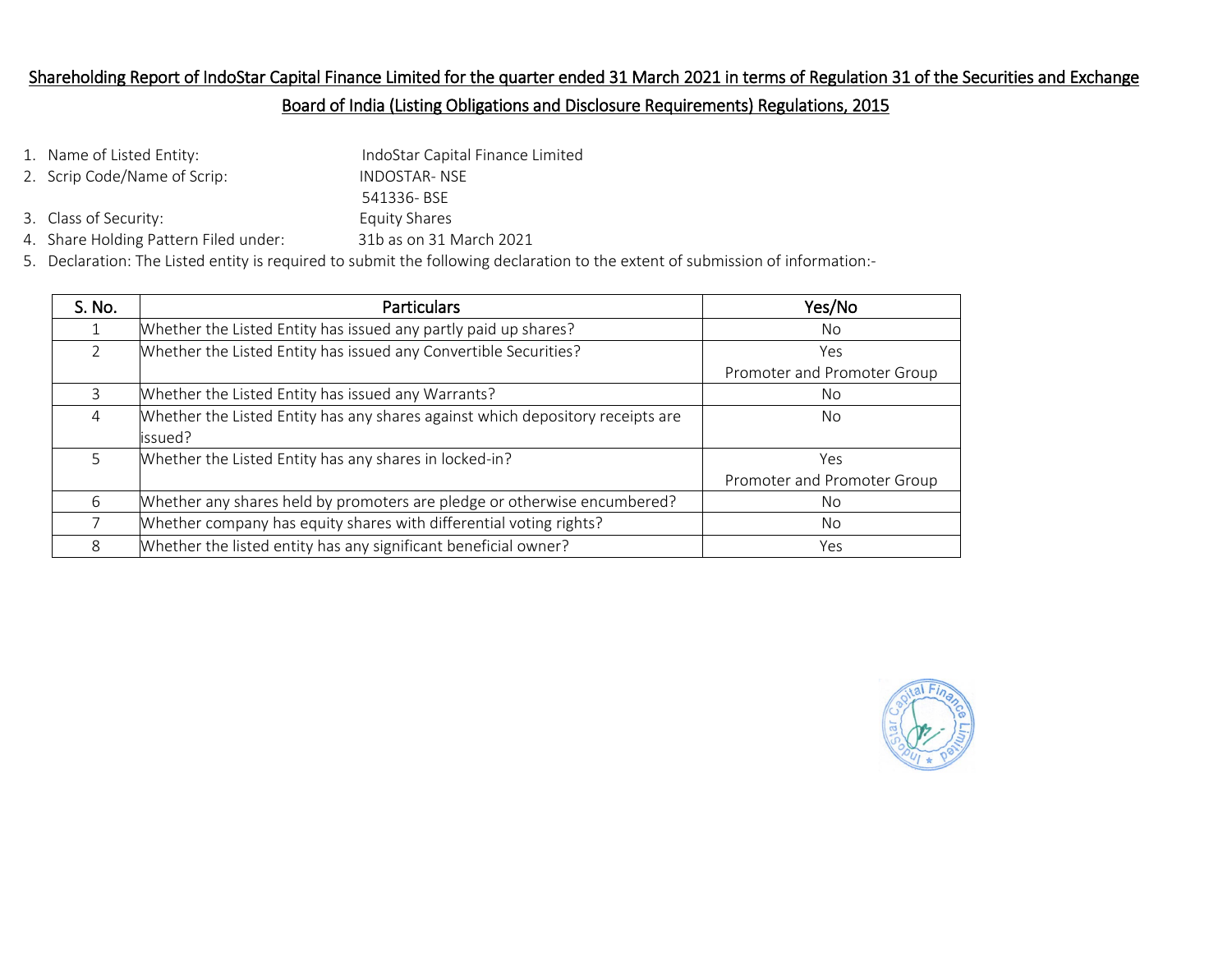## Table I - Summary Statement holding of specified securities

| Category<br>(I) | Category of<br>shareholder<br>(II)       | Nos. of<br>sharehol<br>ders<br>(III) | No. of fully<br>paid up<br>eauity<br>shares<br>held<br>(IV) | No. of<br>Partly<br>paid-up<br>eauity<br>shares<br>held<br>$($ v $)$ | No. of<br>shares<br>underlying<br>Depository<br>Receipts<br>(W) | Total<br>nos.<br>shares<br>held<br>$N =$<br>$(IV) + (V) +$<br>(W) | Shareholdi<br>ng as a %<br>of total no.<br>(calculated<br>per SCRR,<br>1957)<br>$\overline{(VIII)}$<br>As a % of | No of Voting Rights |               | Number of Voting Rights held in each class<br>of securities<br>(IX) | Total                     | No. of<br><b>Shares</b><br>Underlyi<br>Outstanding<br>convertible<br>securities<br>(including<br>Warrants) | Shareholding, as<br>a %assuming full<br>conversion<br>of convertible<br>securities (as a<br>percentage of<br>diluted share<br>capital) | Number of<br>Locked in<br>shares<br>(XII)<br>No.<br>As a |                                            | Number of<br><b>Shares</b><br>pledged or<br>otherwise<br>encumbered<br>(XIII)<br>No.<br>As a |                                         | Number of<br>equity shares<br>held<br>in<br>dematerializ<br>ed form<br>(XIV) |
|-----------------|------------------------------------------|--------------------------------------|-------------------------------------------------------------|----------------------------------------------------------------------|-----------------------------------------------------------------|-------------------------------------------------------------------|------------------------------------------------------------------------------------------------------------------|---------------------|---------------|---------------------------------------------------------------------|---------------------------|------------------------------------------------------------------------------------------------------------|----------------------------------------------------------------------------------------------------------------------------------------|----------------------------------------------------------|--------------------------------------------|----------------------------------------------------------------------------------------------|-----------------------------------------|------------------------------------------------------------------------------|
|                 |                                          |                                      |                                                             |                                                                      |                                                                 |                                                                   | $(A+B+C2)$                                                                                                       | Class eg: $X$       | Class<br>eg:y | Total                                                               | as a<br>% of<br>$(A+B+C)$ | $\alpha$                                                                                                   | $(XI) = (VII) + (X)$<br>As a % of<br>$(A+B+CZ)$                                                                                        | (a)                                                      | % of<br>total<br>Shar<br>es<br>held<br>(b) | (a)                                                                                          | % of<br>total<br>Share<br>s held<br>(b) |                                                                              |
|                 | Promoter & Promoter<br>Group             | $\overline{a}$                       | 115455905                                                   | $\mathbf{0}$                                                         | $\mathsf{O}$                                                    | 115455905                                                         | 93.31                                                                                                            | 115455905           | $\mathbf 0$   | 115455905                                                           | 93.31                     | 12068966                                                                                                   | 93.91                                                                                                                                  | 49106053                                                 | 42.53                                      | $\Omega$                                                                                     | $\mathbf 0$                             | 115455905                                                                    |
|                 | Public                                   | 82653                                | 8274424                                                     | $\mathbf{0}$                                                         | $\mathbf 0$                                                     | 8274424                                                           | 6.69                                                                                                             | 8274424             | $\mathbf{0}$  | 8274424                                                             | 6.69                      | $\mathbf 0$                                                                                                | 6.09                                                                                                                                   | $\Omega$                                                 | 0                                          | $\Omega$                                                                                     | $\mathbf 0$                             | 8274398                                                                      |
|                 | Non Promoter-Non<br>Public               | $\mathbf 0$                          | $\mathbf 0$                                                 | $\mathbf{0}$                                                         | $\mathbf 0$                                                     | $\mathbf 0$                                                       | $\mathbf 0$                                                                                                      | $\mathbf 0$         | $\mathbf 0$   | $\mathbf 0$                                                         | 0                         | $\mathbf 0$                                                                                                | 0                                                                                                                                      | $\mathbf{0}$                                             | 0                                          | $\mathbf{0}$                                                                                 | $\mathbf{0}$                            | $\mathbf{0}$                                                                 |
| C <sub>1</sub>  | Shares underlying DRs                    | $\mathbf 0$                          | $\mathbf 0$                                                 | $\mathbf 0$                                                          | $\mathbf 0$                                                     | $\mathbf 0$                                                       |                                                                                                                  | $\Omega$            | 0             | $\Omega$                                                            | 0                         | $\mathbf 0$                                                                                                |                                                                                                                                        | $\Omega$                                                 | $\Omega$                                   |                                                                                              |                                         | $\mathbf{0}$                                                                 |
| C <sub>2</sub>  | Shares held by<br><b>Employee Trusts</b> | $\Omega$                             | $\Omega$                                                    | $\Omega$                                                             | $\mathbf 0$                                                     | 0                                                                 | 0                                                                                                                | $\Omega$            | $\Omega$      | $\Omega$                                                            | $\mathbf{0}$              | $\mathbf 0$                                                                                                | 0                                                                                                                                      | $\Omega$                                                 | $\Omega$                                   |                                                                                              |                                         | $\Omega$                                                                     |
|                 | Total                                    | 82657                                | 123730329                                                   | 0                                                                    | $\mathbf 0$                                                     | 123730329                                                         | 100                                                                                                              | 123730329           | $\mathbf 0$   | 123730329                                                           | 100                       | 12068966                                                                                                   | 100                                                                                                                                    | 49106053                                                 | 39.69                                      | $\mathbf 0$                                                                                  | 0                                       | 123730303                                                                    |

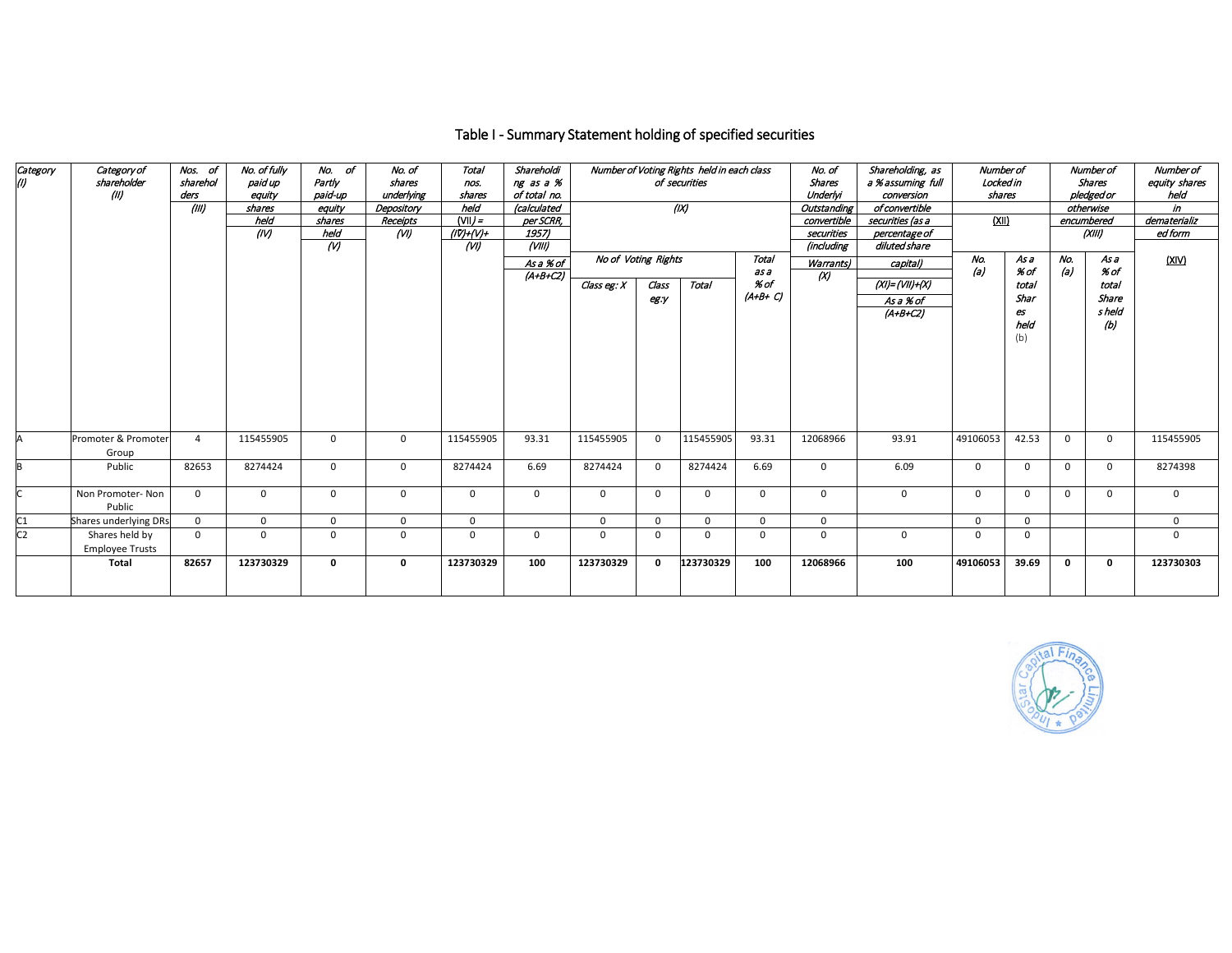## Table II - Statement showing shareholding pattern of the Promoter and Promoter Group

| Sr.<br>No    | <b>Category &amp; Name</b><br>of the<br><b>Shareholders</b><br>(1)                            | No. of<br>sharehold<br>er<br>(III) | No. of<br>fully<br>paid<br>$\mathbf{u}$<br>equity<br>share | Partly<br>paid-up<br>equity<br>shares<br>held<br>(V) | Nos. of<br>shares<br>underlying<br><b>Depository</b><br>Receipts<br>(VI) | Total<br>nos.<br>shares<br>held<br>$(VII =$<br>$IV+V+VI$ | <b>Sharehol</b><br>ding %<br>calculate<br>d as per<br>SCRR,<br>1957 |                            |                | Number of Voting Rights held in<br>each class of securities<br>(IX) |                                  | No. of<br><b>Shares</b><br><b>Underlying</b><br><b>Outstanding</b><br>convertible<br>securities | Shareholding as a<br>% assuming full<br><b>Conversion of</b><br>Convertible<br>securities (as a<br>percentage of |              | Number of<br>Locked in<br>shares<br>(XII) | Number of<br><b>Shares</b><br>pledged or<br>otherwise<br>encumbered<br>(XIII) |                            | Number of<br>equity<br>shares held<br>in<br>dematerializ<br>ed form |
|--------------|-----------------------------------------------------------------------------------------------|------------------------------------|------------------------------------------------------------|------------------------------------------------------|--------------------------------------------------------------------------|----------------------------------------------------------|---------------------------------------------------------------------|----------------------------|----------------|---------------------------------------------------------------------|----------------------------------|-------------------------------------------------------------------------------------------------|------------------------------------------------------------------------------------------------------------------|--------------|-------------------------------------------|-------------------------------------------------------------------------------|----------------------------|---------------------------------------------------------------------|
|              |                                                                                               |                                    | s held<br>(IV)                                             |                                                      |                                                                          |                                                          | As a % of<br>$(A+B+C2)$<br>(VIII)                                   | <b>No of Voting Rights</b> |                |                                                                     | Total<br>as a %<br>of            | <i>(including</i><br><b>Warrants</b> )<br>(X)                                                   | diluted share<br>capital)<br>$(XI) = (VII) + (X)$ as a                                                           | No.<br>(a)   | As a<br>% of<br>total                     | No.<br>(a)                                                                    | As a<br>% of<br>total      | (XIV)                                                               |
|              |                                                                                               |                                    |                                                            |                                                      |                                                                          |                                                          |                                                                     | Class X                    | Class<br>Y     | Tot al                                                              | <b>Total</b><br>Voting<br>rights |                                                                                                 | % of<br>$A+B+C2$                                                                                                 |              | <b>Shares</b><br>held (b)                 |                                                                               | shar<br>e s<br>held<br>(b) |                                                                     |
| 1            | Indian                                                                                        | $\mathbf 0$                        | 0                                                          | 0                                                    | 0                                                                        | 0                                                        | 0.00                                                                | 0                          | $\mathbf 0$    | $\mathsf 0$                                                         | 0.00                             | $\mathbf 0$                                                                                     | 0.00                                                                                                             | $\mathbf 0$  | 0.00                                      | $\mathbf 0$                                                                   | 0.00                       | $\mathbf 0$                                                         |
| $\mathsf{a}$ | ndividuals/Hindu<br>undivided Family                                                          | $\Omega$                           | $\mathbf 0$                                                | $\mathbf 0$                                          | 0                                                                        | $\mathbf 0$                                              | 0.00                                                                | $\mathbf 0$                | $\mathbf 0$    | $\mathbf 0$                                                         | 0.00                             | $\mathbf 0$                                                                                     | 0.00                                                                                                             | $\mathbf 0$  | 0.00                                      | $\mathbf 0$                                                                   | 0.00                       | $\mathbf 0$                                                         |
| b            | Central Government/<br>State Government(s)                                                    | $\mathbf 0$                        | 0                                                          | 0                                                    | $\mathbf 0$                                                              | $\mathsf 0$                                              | 0.00                                                                | $\mathbf 0$                | $\mathbf 0$    | $\mathbf 0$                                                         | 0.00                             | $\mathbf 0$                                                                                     | 0.00                                                                                                             | $\mathsf 0$  | 0.00                                      | $\mathbf 0$                                                                   | 0.00                       | $\mathsf{O}$                                                        |
| $\mathsf{C}$ | Financial Institutions/<br>Banks                                                              | $\mathbf{0}$                       | $\mathbf 0$                                                | $\mathbf 0$                                          | $\mathbf 0$                                                              | $\mathsf 0$                                              | 0.00                                                                | $\mathbf 0$                | $\mathbf 0$    | $\mathsf{O}$                                                        | 0.00                             | $\mathbf 0$                                                                                     | 0.00                                                                                                             | $\mathbf 0$  | 0.00                                      | $\mathbf 0$                                                                   | 0.00                       | $\mathsf{O}$                                                        |
| d            | Any Other (specify)                                                                           | $\mathbf 0$                        | $\mathbf 0$                                                | 0                                                    | 0                                                                        | 0                                                        | 0.00                                                                | $\mathsf{o}$               | $\mathsf{O}$   | $\mathsf{O}$                                                        | 0.00                             | 0                                                                                               | 0.00                                                                                                             | $\mathsf{O}$ | 0.00                                      | $\mathsf{O}$                                                                  | 0.00                       | $\mathbf 0$                                                         |
|              | Sub-Total (A)(1)                                                                              | $\mathbf 0$                        | $\mathbf 0$                                                | 0                                                    | 0                                                                        | $\mathsf{O}\xspace$                                      | 0.00                                                                | 0                          | $\mathbf 0$    | $\mathbf 0$                                                         | 0.00                             | 0                                                                                               | 0.00                                                                                                             | $\mathsf 0$  | 0.00                                      | $\mathbf 0$                                                                   | 0.00                       | $\mathsf{O}$                                                        |
| 2            | Foreign                                                                                       | $\mathbf 0$                        | 0                                                          | 0                                                    | $\mathbf 0$                                                              | $\mathbf 0$                                              | 0.00                                                                | $\mathbf 0$                | $\mathbf 0$    | $\mathbf 0$                                                         | 0.00                             | $\mathbf 0$                                                                                     | 0.00                                                                                                             | $\mathbf 0$  | 0.00                                      | $\mathbf 0$                                                                   | 0.00                       | $\overline{0}$                                                      |
| a            | Individuals (Non-<br>Resident Individuals/<br>Foreign Individuals)                            | $\Omega$                           | $\Omega$                                                   | $\Omega$                                             | $\Omega$                                                                 | $\mathbf 0$                                              | 0.00                                                                | $\Omega$                   | $\Omega$       | $\Omega$                                                            | 0.00                             | $\mathbf 0$                                                                                     | 0.00                                                                                                             | $\Omega$     | 0.00                                      | $\mathbf 0$                                                                   | 0.00                       | $\mathbf 0$                                                         |
| b            | Government                                                                                    | $\mathbf 0$                        | $\mathbf 0$                                                | $\mathbf 0$                                          | 0                                                                        | $\mathsf 0$                                              | 0.00                                                                | $\mathbf 0$                | $\Omega$       | $\mathbf 0$                                                         | 0.00                             | $\mathbf 0$                                                                                     | 0.00                                                                                                             | $\mathbf 0$  | 0.00                                      | $\mathbf 0$                                                                   | 0.00                       | $\mathsf{O}$                                                        |
| $\mathsf{c}$ | nstitutions                                                                                   | $\mathbf 0$                        | $\mathbf 0$                                                | $\mathbf 0$                                          | $\mathbf 0$                                                              | $\mathbf 0$                                              | 0.00                                                                | $\mathbf 0$                | $\Omega$       | $\mathbf 0$                                                         | 0.00                             | 0                                                                                               | 0.00                                                                                                             | $\mathbf 0$  | 0.00                                      | $\mathbf 0$                                                                   | 0.00                       | $\mathbf 0$                                                         |
| d            | Foreign Portfolio<br>nvestor                                                                  | 1                                  | 2313005                                                    | $\mathbf 0$                                          | $\mathbf 0$                                                              | 2313005                                                  | 1.87                                                                | 2313005                    | $\mathbf 0$    | 2313005                                                             | 1.87                             | $\mathbf 0$                                                                                     | 1.70                                                                                                             | $\mathbf 0$  | 0.00                                      | $\mathbf 0$                                                                   | 0.00                       | 2313005                                                             |
|              | ECP III FVCI Pte Ltd                                                                          | $\mathbf{1}$                       | 2313005                                                    | $\mathbf 0$                                          | $\mathbf 0$                                                              | 2313005                                                  | 1.87                                                                | 2313005                    |                | 2313005                                                             | 1.87                             | $\mathbf 0$                                                                                     | 1.70                                                                                                             | $\mathbf 0$  | 0.00                                      | $\mathbf 0$                                                                   | 0.00                       | 2313005                                                             |
|              | E Any Other (specify)                                                                         | $\overline{\mathbf{3}}$            | 113142900                                                  | $\mathbf 0$                                          | $\mathbf 0$                                                              | 113142900                                                | 91.44                                                               | 113142900                  | $\overline{0}$ | 113142900                                                           | 91.44                            | 12068966                                                                                        | 92.39                                                                                                            | 49106053     | 43.40                                     | $\mathbf 0$                                                                   | 0.00                       | 113142900                                                           |
|              | <b>Bodies Corporate</b>                                                                       | $\overline{3}$                     | 113142900                                                  | $\mathbf 0$                                          | $\mathbf 0$                                                              | 113142900                                                | 91.44                                                               | 113142900                  | $\mathbf 0$    | 113142900                                                           | 91.64                            | 12068966                                                                                        | 92.39                                                                                                            | 49106053     | 43.40                                     | $\mathbf 0$                                                                   | 0.00                       | 113142900                                                           |
|              | <b>BCP V Multiple</b><br>Holdings Pte Ltd                                                     | 1                                  | 64413672                                                   | 0                                                    | $\mathbf 0$                                                              | 64413672                                                 | 52.06                                                               | 64413672                   | $\mathbf 0$    | 64413672                                                            | 52.06                            | 12068966                                                                                        | 56.32                                                                                                            | 30172414     | 46.84                                     | $\mathbf 0$                                                                   | 0.00                       | 64413672                                                            |
|              | <b>Indostar Capital</b>                                                                       | 1                                  | 47594228                                                   | $\mathbf 0$                                          | $\mathbf 0$                                                              | 47594228                                                 | 38.47                                                               | 47594228                   | $\overline{0}$ | 47594228                                                            | 38.47                            | $\mathbf 0$                                                                                     | 35.05                                                                                                            | 18933639     | 39.78                                     | $\mathbf 0$                                                                   | 0.00                       | 47594228                                                            |
|              | <b>Everstone Capital</b><br>Partners II LIC                                                   | 1                                  | 1135000                                                    | 0                                                    | $\mathbf{0}$                                                             | 1135000                                                  | 0.92                                                                | 1135000                    | $\mathbf 0$    | 1135000                                                             | 0.92                             | $\mathbf{0}$                                                                                    | 0.84                                                                                                             | $\mathbf 0$  | 0.00                                      | $\mathbf 0$                                                                   | 0.00                       | 1135000                                                             |
|              | Sub-Total (A)(2)                                                                              | $\overline{4}$                     | 115455905                                                  | $\mathbf 0$                                          | $\mathbf 0$                                                              | 115455905                                                | 93.31                                                               | 115455905                  | $\mathbf 0$    | 115455905                                                           | 93.31                            | 12068966                                                                                        | 94.10                                                                                                            | 49106053     | 42.53                                     | $\mathbf 0$                                                                   | 0.00                       | 115455905                                                           |
|              | <b>Total Shareholding of</b><br><b>Promoter and</b><br>Promoter Group (A)=<br>$(A)(1)+(A)(2)$ | $\overline{a}$                     | 115455905                                                  | 0                                                    | 0                                                                        | 115455905                                                | 93.31                                                               | 115455905                  | $\mathbf 0$    | 115455905                                                           | 93.31                            | 12068966                                                                                        | 94.10                                                                                                            | 49106053     | 42.53                                     | 0                                                                             | 0.00                       | 115455905                                                           |

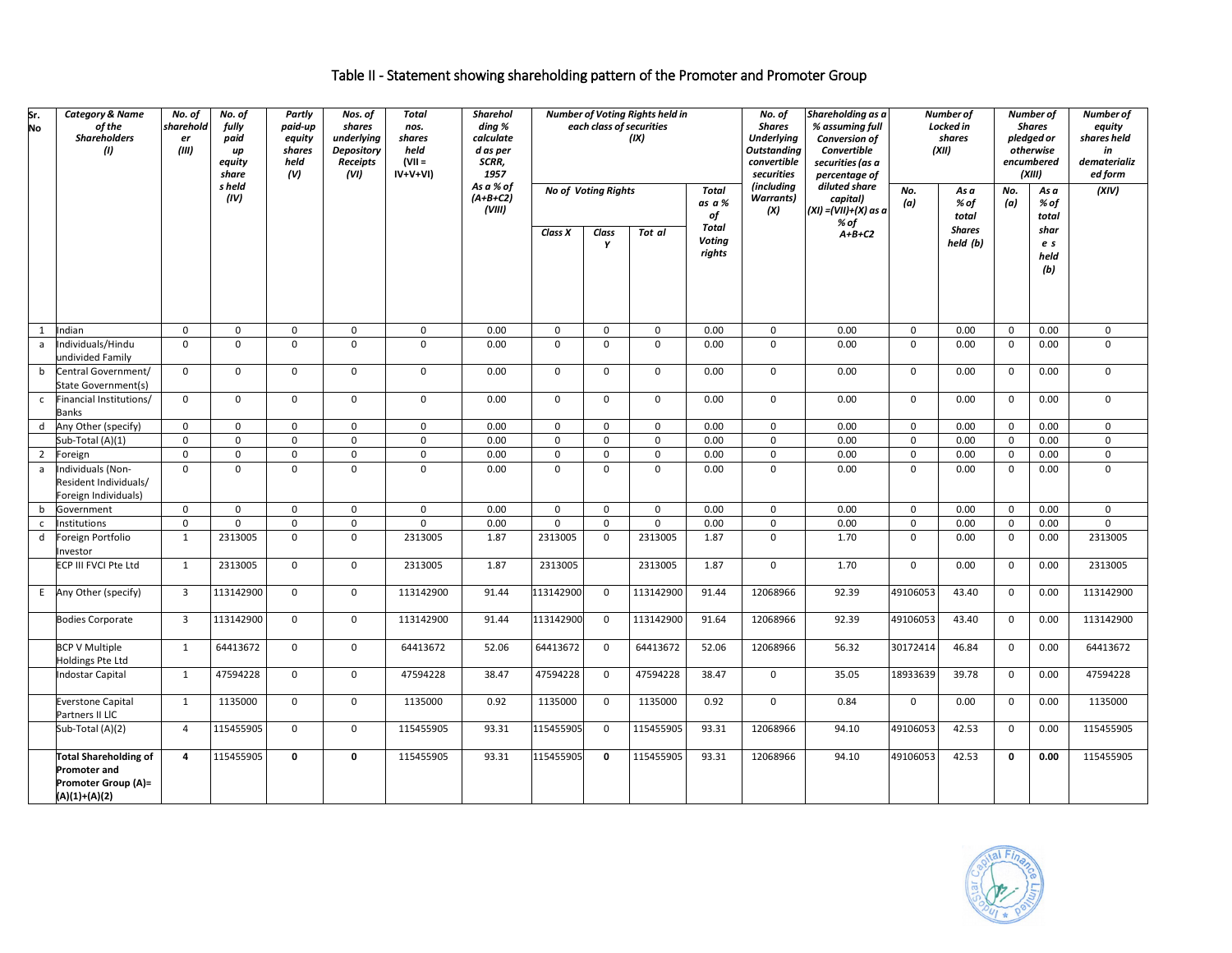## Table III - Statement showing shareholding pattern of the Public shareholder

| Sr.<br>Νo      | Category & Name of<br>the Shareholders<br>(I)                                  | Nos.<br>of<br>shar<br>ehol<br>der<br>(III) | No. of<br>fully paid<br>up equity<br>share s<br>held (IV) | Partly<br>paid-up<br>equity<br>shares<br>held (V) | Nos. of<br>shares<br>underlying<br>Depository<br>Receipts (VI) | <b>Total</b><br>nos.<br>shares<br>held VII<br>$=$<br>$IV+V+VI$ | Shareholdi<br>ng %<br>calculate d<br>as per<br>SCRR,<br>1957 |                     |                                        | Number of Voting Rights held in each class<br>of securities<br>(IX) |                             | No. of<br>Shares<br>Underlying<br>Outstandin<br>g<br>convertible | <b>Total</b><br>shareholding,<br>as a %<br>assuming full<br>conversion of<br>convertible |             | Number of<br>Locked in<br>shares (XII) | Number of Shares<br>pledged or otherwise<br>encumbered (XIII) | Numbe<br>rof<br>equity<br>shares<br>held in<br>demate |                      |
|----------------|--------------------------------------------------------------------------------|--------------------------------------------|-----------------------------------------------------------|---------------------------------------------------|----------------------------------------------------------------|----------------------------------------------------------------|--------------------------------------------------------------|---------------------|----------------------------------------|---------------------------------------------------------------------|-----------------------------|------------------------------------------------------------------|------------------------------------------------------------------------------------------|-------------|----------------------------------------|---------------------------------------------------------------|-------------------------------------------------------|----------------------|
|                |                                                                                |                                            |                                                           |                                                   |                                                                |                                                                | As a % of<br>$(A+B+C2)$<br>VIII                              | No of Voting Rights |                                        |                                                                     | Total as<br>a % of<br>Total | securities<br>(including<br>Warrants)                            | securities (as<br>a percentage<br>of diluted                                             | No.<br>(a)  | As a<br>% of<br>total                  | No.<br>(Not<br>applicabl                                      | As a<br>% of<br>total                                 | rializ<br>ed<br>form |
|                |                                                                                |                                            |                                                           |                                                   |                                                                |                                                                |                                                              | Class X             | Cla<br>$\mathcal{S}$<br>$\pmb{s}$<br>Υ | Total                                                               | Voting<br>rights            | $\alpha$                                                         | share capital)<br>(XI)                                                                   |             | Shar<br>es<br>held<br>(b)              | e)<br>(a)                                                     | share s<br>held<br>(Not<br>applicabl<br>$e$ $(b)$     | (XIV)                |
| 1              | Institutions                                                                   | $\mathbf 0$                                | $\mathbf 0$                                               | $\mathbf 0$                                       | $\mathsf{O}$                                                   | $\mathbf 0$                                                    | $\mathbf 0$                                                  | $\mathbf 0$         | $\mathsf{O}$                           | $\mathbf 0$                                                         | $\mathbf 0$                 | $\mathbf 0$                                                      | $\mathbf 0$                                                                              | $\mathbf 0$ | $\mathbf 0$                            | $\mathsf{O}$                                                  | 0.00                                                  | $\mathbf 0$          |
| a              | Mutual Funds/                                                                  | $\overline{2}$                             | 704418                                                    | $\mathsf 0$                                       | $\mathbf 0$                                                    | 704418                                                         | 0.57                                                         | 704418              | $\mathbf 0$                            | 704418                                                              | 0.57                        | $\mathbf 0$                                                      | 0.52                                                                                     | $\mathbf 0$ | $\mathbf 0$                            | 0                                                             | 0.00                                                  | 704418               |
| b              | Venture Capital Funds                                                          | $\mathbf 0$                                | $\mathsf 0$                                               | $\mathsf 0$                                       | $\mathsf 0$                                                    | 0                                                              | $\mathbf 0$                                                  | $\mathsf 0$         | $\mathsf 0$                            | $\mathbf 0$                                                         | $\mathbf 0$                 | $\mathbf 0$                                                      | $\mathbf 0$                                                                              | $\mathbf 0$ | $\mathbf 0$                            | 0                                                             | 0.00                                                  | $\mathsf{o}$         |
| $\mathsf{C}$   | Alternate Investment<br>Funds                                                  | $\mathbf{0}$                               | $\mathbf 0$                                               | $\mathbf 0$                                       | $\mathbf 0$                                                    | $\mathbf 0$                                                    | $\mathbf 0$                                                  | $\mathbf 0$         | $\mathbf 0$                            | $\mathbf 0$                                                         | $\Omega$                    | $\Omega$                                                         | $\mathbf 0$                                                                              | $\mathbf 0$ | $\mathbf 0$                            | $\mathbf 0$                                                   | 0.00                                                  | $\mathbf 0$          |
| d              | Foreign Venture Capital<br>Investors                                           | 0                                          | $\mathbf 0$                                               | $\mathbf 0$                                       | $\mathbf 0$                                                    | 0                                                              | $\mathbf 0$                                                  | $\mathbf 0$         | $\mathbf 0$                            | $\mathbf 0$                                                         | $\mathbf 0$                 | $\mathbf 0$                                                      | $\mathbf 0$                                                                              | $\mathbf 0$ | $\mathbf 0$                            | 0                                                             | 0.00                                                  | $\mathbf 0$          |
| e              | Foreign Portfolio<br>Investors                                                 | 10                                         | 56007                                                     | $\mathsf 0$                                       | $\mathbf 0$                                                    | 56007                                                          | 0.05                                                         | 56007               | $\mathsf{O}$                           | 56007                                                               | 0.05                        | $\mathbf 0$                                                      | 0.04                                                                                     | 0           | $\mathbf 0$                            | 0                                                             | 0.00                                                  | 56007                |
| $\mathsf{f}$   | Financial Institutions/<br><b>Banks</b>                                        | $\mathbf{0}$                               | $\mathsf 0$                                               | $\mathsf 0$                                       | $\mathsf{O}$                                                   | 0                                                              | $\mathbf 0$                                                  | $\mathbf 0$         | $\mathsf{O}$                           | $\mathbf 0$                                                         | $\mathsf 0$                 | $\mathbf 0$                                                      | 0                                                                                        | $\mathbf 0$ | $\mathbf 0$                            | 0                                                             | 0.00                                                  | $\mathsf{o}$         |
| g              | <b>Insurance Companies</b>                                                     | $\overline{2}$                             | 2621113                                                   | $\mathsf 0$                                       | $\mathsf{O}$                                                   | 2621113                                                        | 2.12                                                         | 2621113             | $\mathsf{O}$                           | 2621113                                                             | 2.12                        | $\mathbf 0$                                                      | 2.12                                                                                     | $\mathbf 0$ | $\mathbf 0$                            | 0                                                             | 0.00                                                  | 2621113              |
|                | <b>ICICI Prudential Life</b><br><b>Insurance Company</b><br>Limited            | 1                                          | 1851855                                                   | $\mathbf 0$                                       | $\mathbf 0$                                                    | 1851855                                                        | 1.50                                                         | 1851855             | $\mathbf{0}$                           | 1851855.00                                                          | 1.50                        | $\Omega$                                                         | 1.50                                                                                     | $\mathbf 0$ | $\Omega$                               | $\mathbf 0$                                                   | 0.00                                                  | 1851855              |
|                | Sub-Total (B)(1)                                                               | 14                                         | 3381538                                                   | $\mathbf 0$                                       | $\mathbf 0$                                                    | 3381538                                                        | 2.73                                                         | 3381538             | $\mathbf 0$                            | 3381538                                                             | 2.73                        | $\Omega$                                                         | 2.49                                                                                     | $\mathbf 0$ | $\Omega$                               | $\mathbf 0$                                                   | 0.00                                                  | 3381538              |
| $\overline{2}$ | Central Government/<br>State Government(s)/<br>President of India              | $\Omega$                                   | $\mathbf 0$                                               | $\mathbf 0$                                       | $\mathbf 0$                                                    | $\mathbf 0$                                                    | $\mathbf 0$                                                  | $\Omega$            | $\mathbf 0$                            | $\mathbf 0$                                                         | $\mathbf 0$                 | $\Omega$                                                         | $\mathbf 0$                                                                              | $\mathbf 0$ | $\Omega$                               | $\mathbf 0$                                                   | 0.00                                                  | $\mathbf{0}$         |
|                | Sub-Total (B)(2)                                                               | $\mathbf{0}$                               | $\mathbf 0$                                               | $\mathbf 0$                                       | $\mathbf 0$                                                    | 0                                                              | $\mathbf 0$                                                  | $\mathbf 0$         | $\mathsf{O}$                           | $\mathbf 0$                                                         | $\mathbf 0$                 | $\mathbf 0$                                                      | $\mathbf{0}$                                                                             | $\mathbf 0$ | $\Omega$                               | 0                                                             | 0.00                                                  | $\mathbf 0$          |
| $\overline{3}$ | Non-institutions                                                               | $\mathbf{0}$                               | $\mathbf 0$                                               | $\mathbf 0$                                       | $\mathbf 0$                                                    | 0                                                              | $\mathbf 0$                                                  | $\mathbf 0$         | $\mathbf{0}$                           | $\mathbf 0$                                                         | $\mathbf 0$                 | $\Omega$                                                         | $\Omega$                                                                                 | $\mathbf 0$ | $\Omega$                               | $\mathbf 0$                                                   | 0.00                                                  | $\mathbf 0$          |
| a              | Individuals -                                                                  | $\Omega$                                   | $\mathbf 0$                                               | $\mathbf 0$                                       | $\mathbf 0$                                                    | 0                                                              | $\mathbf 0$                                                  | $\mathbf 0$         | $\mathbf 0$                            | $\mathbf 0$                                                         | $\Omega$                    | $\Omega$                                                         | $\mathbf 0$                                                                              | $\mathbf 0$ | $\Omega$                               | 0                                                             | 0.00                                                  | $\Omega$             |
| $\mathbf{i}$   | Individual shareholders<br>holding nominal share<br>capital up to Rs. 2 lakhs. | 77852                                      | 3338836                                                   | $\mathbf 0$                                       | $\mathbf 0$                                                    | 3338836                                                        | 2.70                                                         | 3338836             | $\mathbf 0$                            | 3338836                                                             | 2.70                        | $\Omega$                                                         | 2.46                                                                                     | $\mathbf 0$ | $\mathbf 0$                            | 0                                                             | 0.00                                                  | 3338810              |

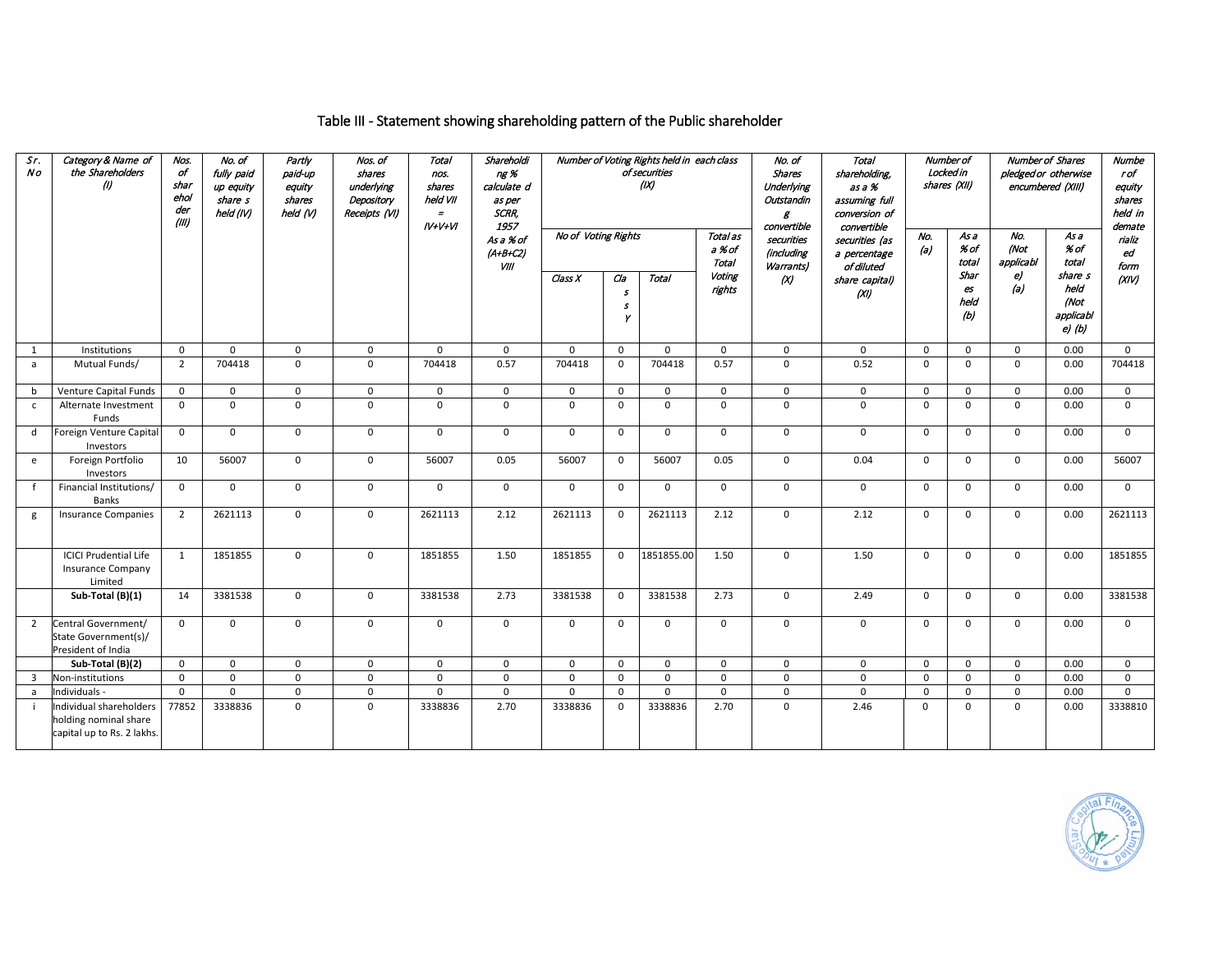| -li | Individual shareholders                                  | 6              | 710788   | $\mathbf 0$  | $\mathbf 0$ | 710788      | 0.57        | 710788      | $\mathbf{0}$   | 710788     | 0.57        | $\mathbf 0$    | 0.52     | $\mathbf 0$  |              | 0           | 0.00 | 710788         |
|-----|----------------------------------------------------------|----------------|----------|--------------|-------------|-------------|-------------|-------------|----------------|------------|-------------|----------------|----------|--------------|--------------|-------------|------|----------------|
|     | holding nominal share<br>capital in excess of Rs. 2      |                |          |              |             |             |             |             |                |            |             |                |          |              | 0            |             |      |                |
|     | lakhs.                                                   |                |          |              |             |             |             |             |                |            |             |                |          |              |              |             |      |                |
|     |                                                          |                |          |              |             |             |             |             |                |            |             |                |          |              |              |             |      |                |
|     |                                                          |                |          |              |             |             |             |             |                |            |             |                |          |              |              |             |      |                |
| b   | NBFCs registered with                                    | $\overline{0}$ | 0        | $\mathbf 0$  | 0           | $\mathbf 0$ | $\mathbf 0$ | $\mathbf 0$ | $\mathbf{0}$   | 0          | $\mathbf 0$ | $\mathbf{0}$   | 0        | $\mathbf{0}$ | $\Omega$     | 0           | 0.00 | $\overline{0}$ |
|     | RBI<br><b>Employee Trusts</b>                            | $\Omega$       | $\Omega$ | $\Omega$     | $\Omega$    | $\Omega$    | $\mathbf 0$ | $\Omega$    | $\Omega$       | $\Omega$   | $\Omega$    | $\Omega$       | $\Omega$ | $\Omega$     | $\Omega$     | $\Omega$    | 0.00 | $\overline{0}$ |
| C   |                                                          | $\mathbf{0}$   | 0        | $\Omega$     | $\mathbf 0$ | $\mathbf 0$ | $\mathbf 0$ | $\Omega$    | $\Omega$       | $\Omega$   | $\mathbf 0$ | $\Omega$       | 0        | $\Omega$     | $\Omega$     | 0           | 0.00 | $\overline{0}$ |
| d   | <b>Overseas Depositories</b><br>(holding DRs) (balancing |                |          |              |             |             |             |             |                |            |             |                |          |              |              |             |      |                |
|     | figure)                                                  |                |          |              |             |             |             |             |                |            |             |                |          |              |              |             |      |                |
| e   | Any Other (specify)                                      | 4781           | 843262   | $\Omega$     | $\mathbf 0$ | 843262      | 0.68        | 843262      | $\Omega$       | 843262     | 0.68        | $\Omega$       | 0.63     | $\Omega$     | $\Omega$     | 0           | 0.00 | 843262         |
|     |                                                          |                |          |              |             |             |             |             |                |            |             |                |          |              |              |             |      |                |
|     |                                                          |                |          |              |             |             |             |             |                |            |             |                |          |              |              |             |      |                |
|     |                                                          |                |          |              |             |             |             |             |                |            |             |                |          |              |              |             |      |                |
|     |                                                          |                |          |              |             |             |             |             |                |            |             |                |          |              |              |             |      |                |
|     |                                                          |                |          |              |             |             |             |             |                |            |             |                |          |              |              |             |      |                |
|     |                                                          |                |          |              |             |             |             |             |                |            |             |                |          |              |              |             |      |                |
|     | <b>HUF</b>                                               | 4166           | 183955   | $\mathbf{0}$ | $\mathbf 0$ | 183955      | 0.15        | 183955      | $\overline{0}$ | 183955     | 0.15        | $\overline{0}$ | 0.14     | $\mathbf 0$  | $\mathbf 0$  | 0           | 0.00 | 183955         |
|     |                                                          |                |          |              |             |             |             |             |                |            |             |                |          |              |              |             |      |                |
|     | Non-Resident Indian                                      | 478            | 129487   | $\mathbf{0}$ | 0           | 129487      | 0.10        | 129487      | $\mathbf{0}$   | 129487     | 0.10        | $\mathbf{0}$   | 0.10     | $\Omega$     | $\Omega$     | 0           | 0.00 | 129487         |
|     | (NRI)                                                    |                |          |              |             |             |             |             |                |            |             |                |          |              |              |             |      |                |
|     | <b>Clearing Members</b>                                  | 72             | 35837    | $\Omega$     | $\mathbf 0$ | 35837       | 0.03        | 35837       | $\overline{0}$ | 35837      | 0.03        | $\overline{0}$ | 0.03     | $\mathbf 0$  | $\Omega$     | $\Omega$    | 0.00 | 35837          |
|     |                                                          |                |          |              |             |             |             |             |                |            |             |                |          |              |              |             |      |                |
|     | <b>Bodies Corporate</b>                                  | 64             | 493533   | $\mathbf{0}$ | 0           | 493533      | 0.40        | 493533      | $\mathbf{0}$   | 493533     | 0.40        | $\overline{0}$ | 0.36     | $\mathbf 0$  | $\mathbf{0}$ | 0           | 0.00 | 493533         |
|     | Foreign Nationals                                        | 1              | 450      | $\mathbf{0}$ | 0           | 450         | 0.00        | 450         | $\mathbf{0}$   | 450        | 0.00        | $\overline{0}$ | 0.00     | $\mathbf 0$  | $\Omega$     | $\mathbf 0$ | 0.00 | 450            |
|     | Sub-Total (B)(3)                                         | 82639          | 4892886  | $\mathbf 0$  | 0           | 4892886     | 3.95        | 4892886.00  | $\mathbf{0}$   | 4892886    | 3.95        | $\mathbf 0$    | 3.60     | 0            | 0            | $\mathbf 0$ | 0.00 | 4892860        |
|     | <b>Total Public</b>                                      | 82653          | 8274424  | $\mathbf{0}$ | 0           | 8274424     | 6.69        | 8274424.00  |                | 8274424.00 | 6.69        | 0              | 6.09     | $\mathbf{0}$ | 0            | $\mathbf 0$ | 0.00 | 8274398        |
|     | Shareholding (B)=                                        |                |          |              |             |             |             |             |                |            |             |                |          |              |              |             |      |                |
|     | $(B)(1)+(B)(2)+(B)(3)$                                   |                |          |              |             |             |             |             |                |            |             |                |          |              |              |             |      |                |
|     |                                                          |                |          |              |             |             |             |             |                |            |             |                |          |              |              |             |      |                |

Pursuant to Share Subscription Agreement (SSA) and Shareholders' Agreement (SHA) executed on 31 January 2020 between the Company, Indostar Capital (ICM) and BCP V Multiple Holdings Pte. Ltd. (Brookfield) and statutory and the Company allotted 3,01,72,414 equity shares and 1,20,68,966 compulsorily convertible preference shares to Brookfiled on 27 May 2020. Post the said preferential allotment the Brookfield acquired 24.60% of the equity shar

Execution of the SSA and SHA had also triggered an obligation on Brookfield to make an open offer to the public shareholders of the Company in terms of the SEBI (Substantial Acquisition of Shares and Takeovers) Regulations terms of the SEBI SAST Regulations, Brookfield along with Person Acting in Concert, made an open offer to public shareholders of the Company to acquire up to 26% of the expanded voting share capital of the Company ("Open O were acquired by Brookfield under the Open Offer and consideration was paid on 8 July 2020. Brookfield and ICM had also executed a Share Purchase Agreement pursuant to which, Brookfield acquired 50,00,000 equity shares of 2020. Post these acquisitions, Brookfield acquired 52.30% of the equity share capital of the Company and in terms of the SHA and the SEBI (Listing Obligations and Disclosure Requirements) Regulations, 2015, Brookfield was *with effect from 9 July 2020. ICM continues to be the Promoter of the Company.*

*Accordingly, the public shareholding of the Company has gone below 25% requirement prescribed under the Securities Contract (Regulation) Rules, 1957.*

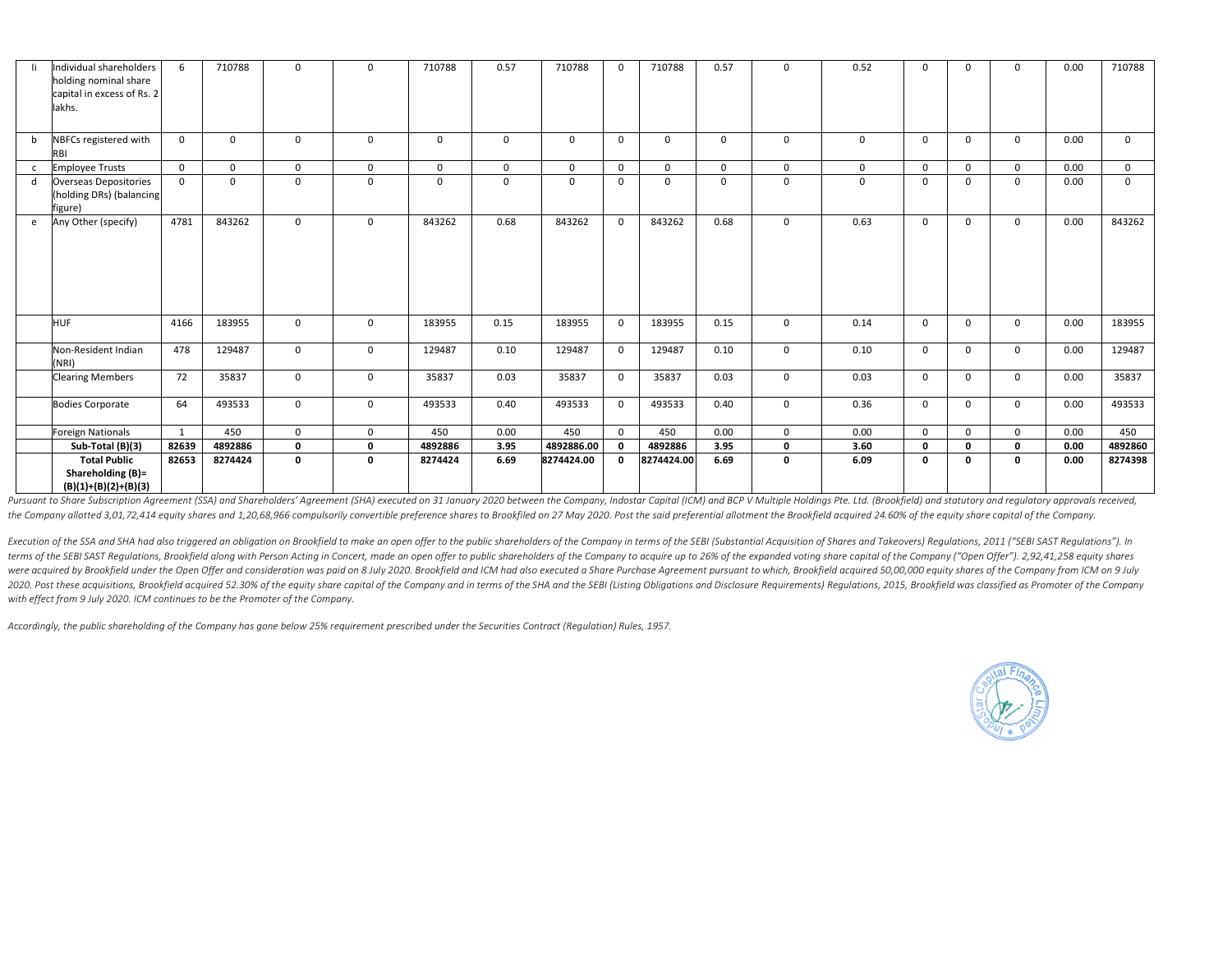## Table IV - Statement showing shareholding pattern of the Non Promoter- Non Public shareholder

| Sr. No | <b>Category &amp; Name</b><br>of the<br><b>Shareholders</b><br>(1)                                      | No. of<br>shareholder<br>(III) | No. of<br>fully<br>paid<br>up<br>equity<br>share<br>s held<br>(IV) | Partly<br>paid-up<br>equity<br>shares<br>held<br>(V) | Nos. of<br>shares<br>underlying<br>Depository<br>Receipts<br>(VI) | Total no.<br>shares<br>held<br>(VII =<br>IV+V+VI) | Shareholdin<br>g %<br>calculate<br>d as per<br>SCRR,<br>1957<br>As a % of<br>$(A+B+C2)$<br>(VIII) |            | No of Voting Rights | <b>Number of Voting Rights held in</b><br>each class of securities<br>(IX) | Total<br>as a<br>% of        | No. of<br>Shares<br><b>Underlying</b><br>Outstanding<br>convertible<br>securities<br>(including<br><b>Warrants</b> )<br>(X) | Total<br>shareholdin<br>g, as a %<br>full<br>οf<br>securities ( | Number of<br>Locked in<br>shares<br>(XII)<br>assuming<br>conversion<br>No.<br>As a<br>convertible<br>% of<br>total |                    | Number of<br><b>Shares</b><br>pledged or<br>otherwise<br>encumbered<br>(XIII)<br>No.<br>As a<br>% of<br>(Not<br>appli<br>total |                                            | Number of<br>equity<br>shares held<br>in<br>dematerializ<br>ed form<br>(XIV)<br>(Not<br>Applicable) |
|--------|---------------------------------------------------------------------------------------------------------|--------------------------------|--------------------------------------------------------------------|------------------------------------------------------|-------------------------------------------------------------------|---------------------------------------------------|---------------------------------------------------------------------------------------------------|------------|---------------------|----------------------------------------------------------------------------|------------------------------|-----------------------------------------------------------------------------------------------------------------------------|-----------------------------------------------------------------|--------------------------------------------------------------------------------------------------------------------|--------------------|--------------------------------------------------------------------------------------------------------------------------------|--------------------------------------------|-----------------------------------------------------------------------------------------------------|
|        |                                                                                                         |                                |                                                                    |                                                      |                                                                   |                                                   |                                                                                                   | Class<br>X | Class               | <b>Total</b>                                                               | Total<br>Voti<br>ng<br>right |                                                                                                                             | as a<br>percentage<br>of diluted<br>share<br>capital)<br>(XI)   |                                                                                                                    | Shar<br>es<br>held | cable)                                                                                                                         | share<br>s held<br>(Not<br>applic<br>able) |                                                                                                     |
|        | Custodian/DR Holder                                                                                     | $\Omega$                       | 0                                                                  | $\Omega$                                             | $\Omega$                                                          | 0                                                 | 0.00                                                                                              | 0          | $\Omega$            | $\Omega$                                                                   | 0.00                         | 0                                                                                                                           | 0.00                                                            | 0                                                                                                                  | 0.00               | $\Omega$                                                                                                                       | 0.00                                       | $\mathbf 0$                                                                                         |
|        | <b>Employee Benefit Trust</b><br>(under SEBI (Share<br>based Employee<br>Benefit) Regulations,<br>2014) | $\Omega$                       | $\Omega$                                                           | $\Omega$                                             | $\Omega$                                                          | 0                                                 | 0.00                                                                                              | $\Omega$   | $\Omega$            | $\Omega$                                                                   | 0.00                         | 0                                                                                                                           | 0.00                                                            | $\Omega$                                                                                                           | 0.00               | $\Omega$                                                                                                                       | 0.00                                       | $\Omega$                                                                                            |
|        | Total Non-Promoter-<br>Non Public<br>Shareholding (C)=<br>$(C)(1)+(C)(2)$                               | $\Omega$                       | $\Omega$                                                           | $\Omega$                                             | $\Omega$                                                          | 0                                                 | 0.00                                                                                              | 0          | $\Omega$            | $\Omega$                                                                   | 0.00                         | 0                                                                                                                           | 0.00                                                            | 0                                                                                                                  | 0.00               | $\Omega$                                                                                                                       | 0.00                                       | 0                                                                                                   |